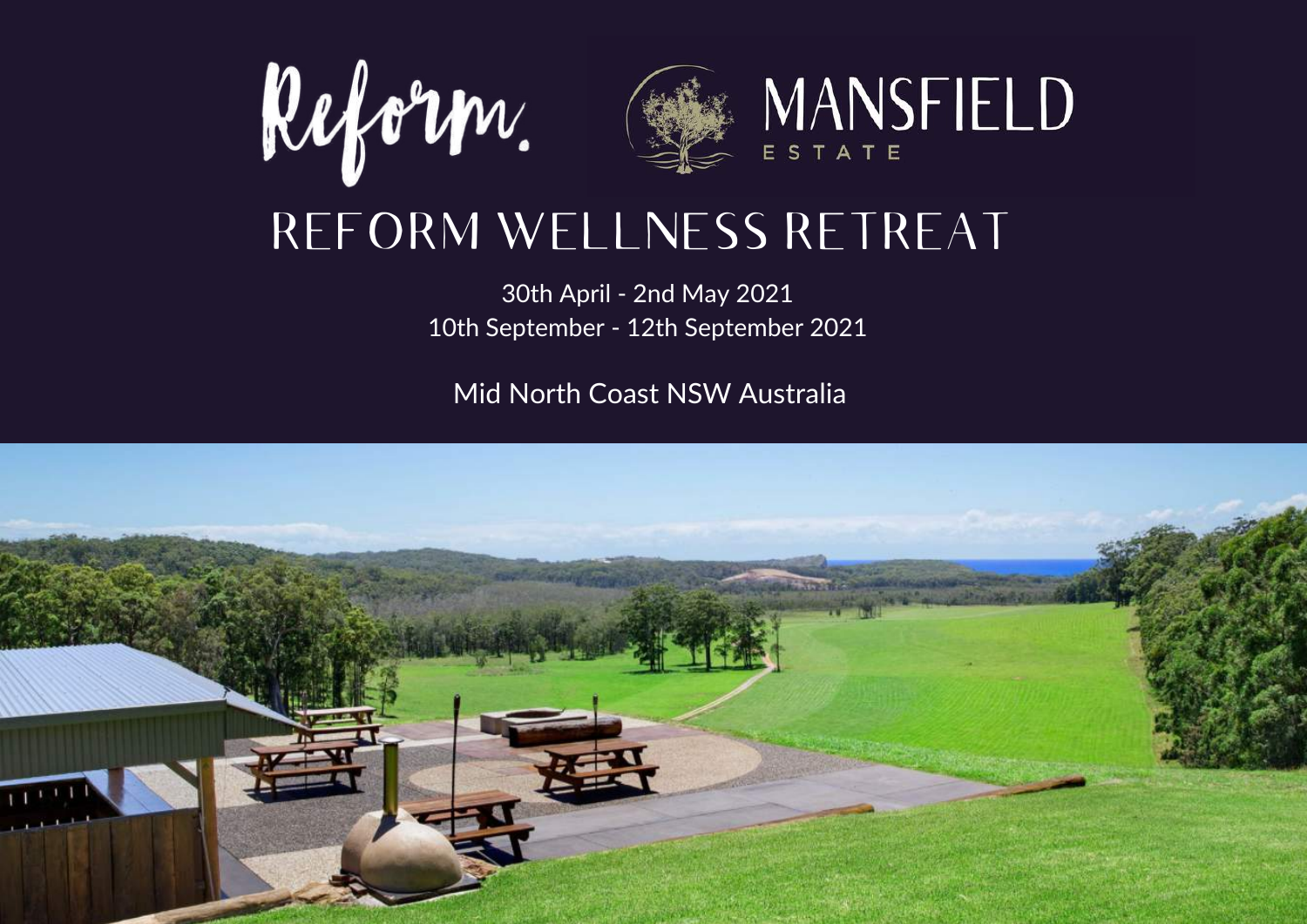

A health and wellness retreat set amongst nature on 600 What you can expect: private acres with panoramic views towards the ocean.

The lush valley offers the perfect space, privacy and setting amongst nature to take what you need and leave what no longer serves you.

A little different from our usual getaways, we want this experience to be one in which you can truly 'Retreat'.

Take three days away from your schedules and responsibilities in order to stop, breathe and invest in every part of your wellbeing.

Whether you are seeking time out, are wishing to improve your knowledge base around health and wellness or would simply like the opportunity to connect with likeminded people; this retreat will be tailored for you.

- Accommodation in your room of choice at Mansfield Estate Eco Retreat Queen Suite, Double Suite, Twin Suite or Shared Room (Double bed with single bunk)
- Breakfast, Lunch & Dinners by Nourish Meals (all dietary preferences catered to)  $\bullet$
- Functional Fitness sessions
- Yoga & Deeply Restorative Meditation Classes  $\bullet$
- Ceremonial Cacao Circle to open, set intentions & get to know each other
- Sound Healing Meditation under the stars  $\bullet$
- Personal Reiki Healing with renowned Holistic Healer Rebecca Bosco
- Education Based Workshops centred around achieving, improving and maintaining optimal health levels & results
- Reflection Circle where we dive into previous conditioning, self-limiting beliefs and rewriting our stories
- Plenty of free time to head for a stroll down to Queens Lake, a bushwalk on the lush property, a trip to any of the local beaches, a hike up North Brother mountain, lounge by the pool, explore local cafes and restaurants, sit around the campfire
- Reform Wellness Training Singlet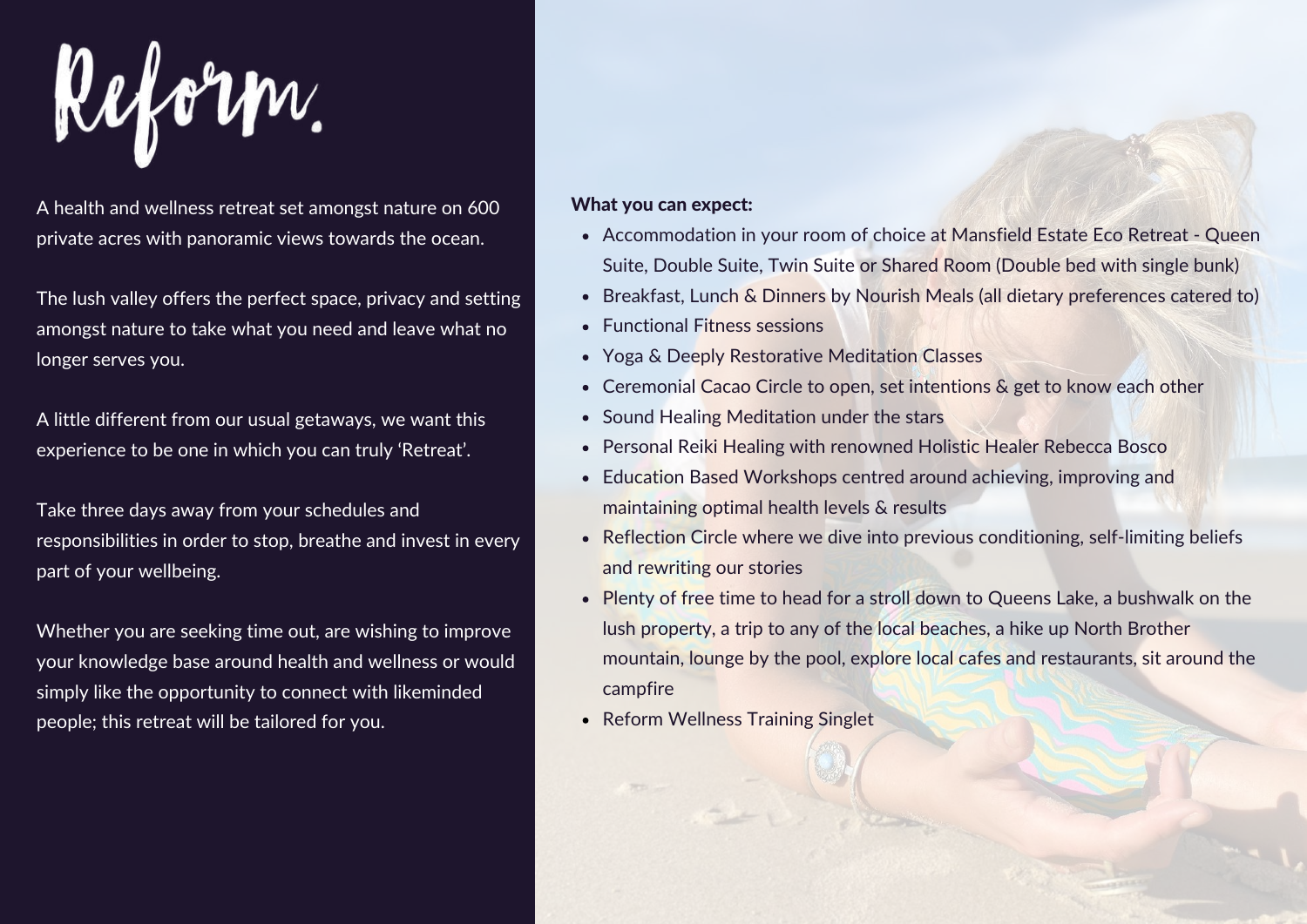









# Reform. RETREAT ITINERARY

#### Day One:

- Settle in and explore the captivating grounds of Mansfield Estate
- Strength & Conditioning session
- Free time: Grazing table, pool swims & the opportunity to connect with others
- Cacao Ceremony & Intention Setting
- Sound Healing Meditation

#### Day Two:

- Sunrise Training Session
- Breakfast by Nourish Meals
- Education Based Workshop
- Lunch by Nourish Meals
- Free Time/Reiki Healings/Tarot Readings
- Light Early Dinner by Nourish Meals
- Yin Yoga & Meditation

#### Day Three:

- Sunrise Yoga Flow
- Breakfast by Nourish Meals
- Free Time / Reiki Healings / Tarot Readings
- Self-Reflection / Sharing Circle

Please note this itinerary is open to change pending collaborator's schedules and weather conditions.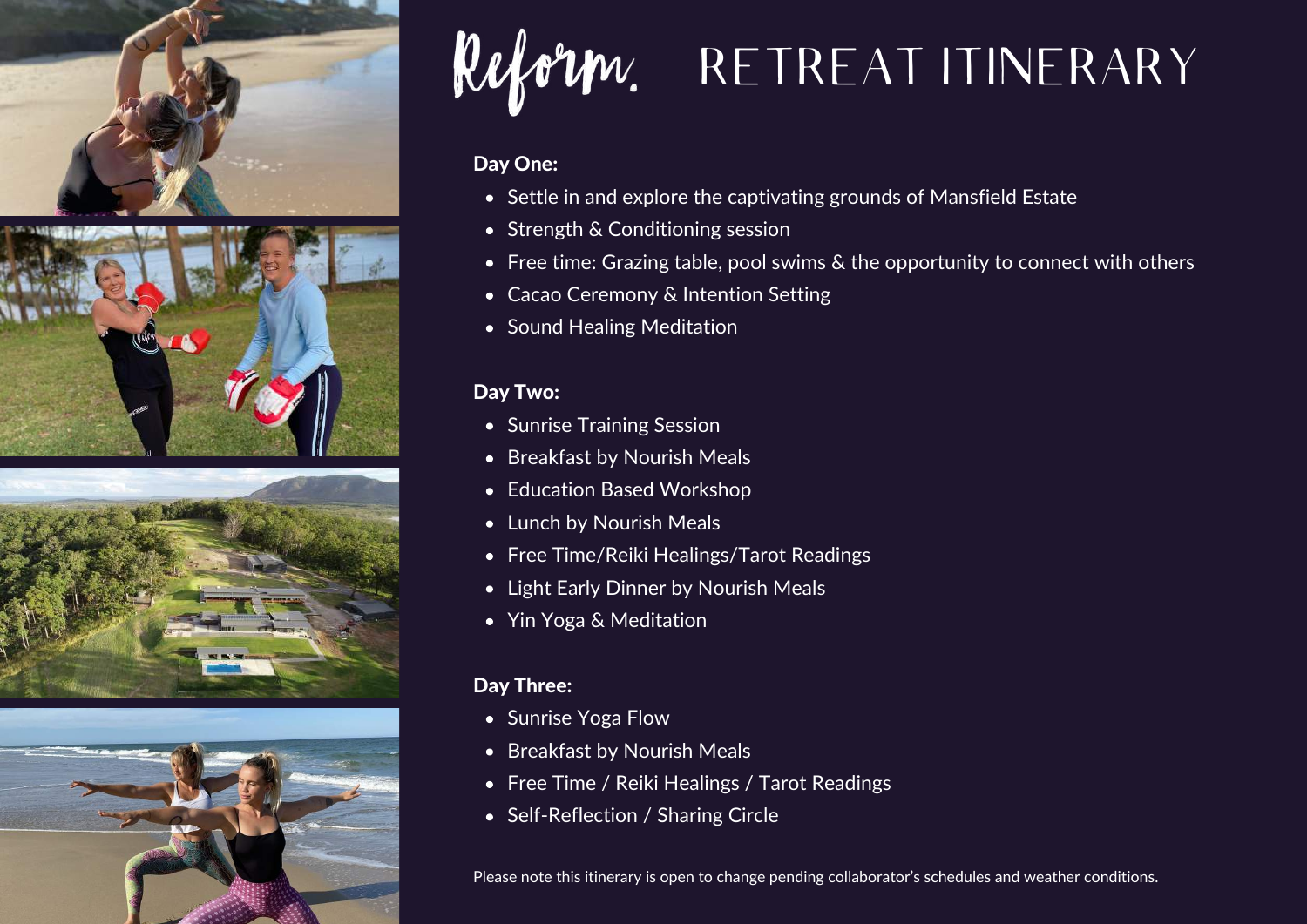

#### Package Prices are as follows:

Self-Contained Queen Package (larger room): One Person: \$1,300.00 Two people: \$1,000.00 each

#### Queen Package:

One Person: \$1,200.00 Two People: \$950.00 each Note: There are 2 x rooms with a Queen Bed & a bunk bed if you would like a cheaper option and would like to share with family / friends.

Double Package: One Person: \$1,100.00 Two People: \$850.00 each

Twin Package (King Single): Per Person: \$1,000.00

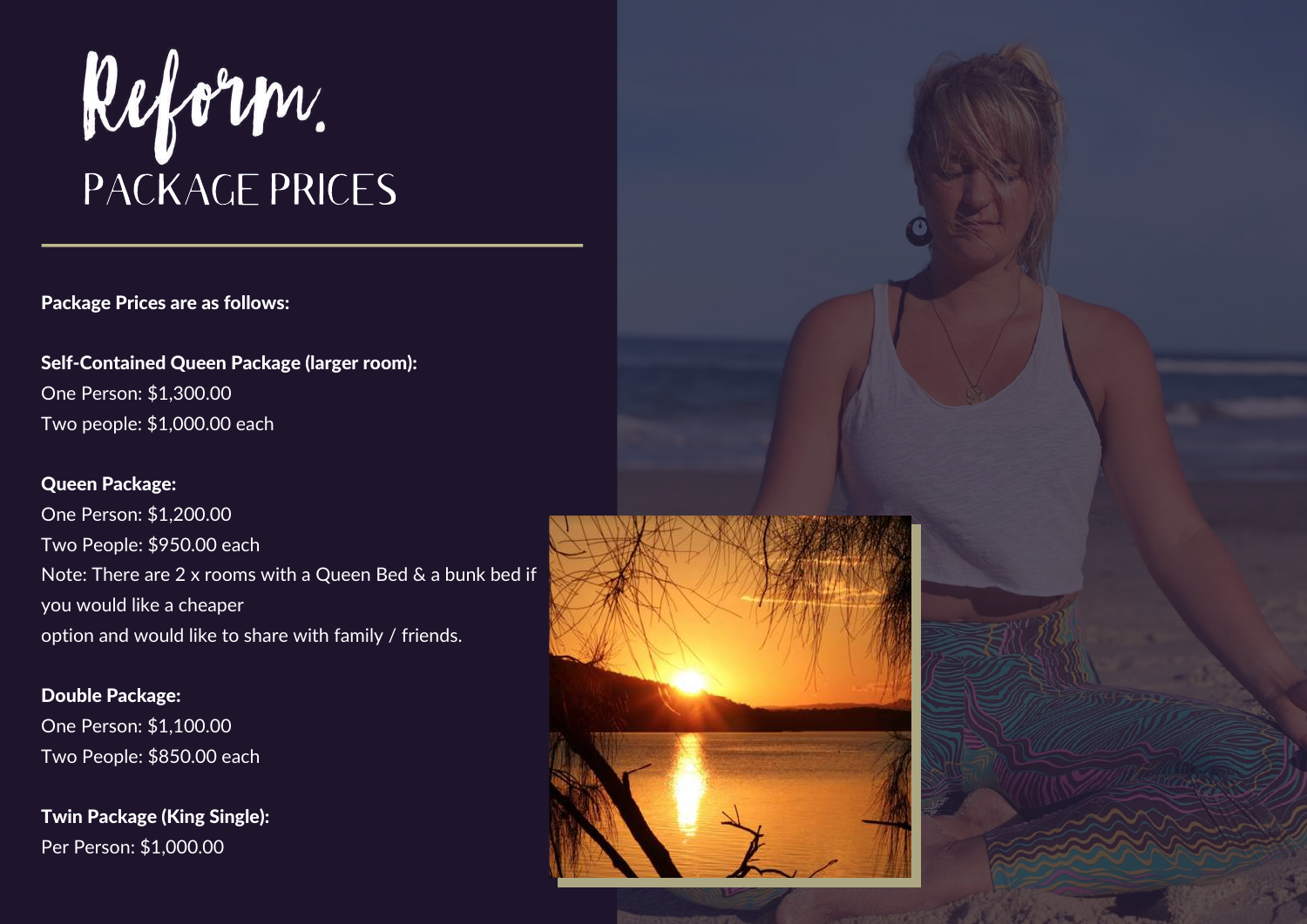

Your Instructors from Reform Wellness:

Kahlee Johnstone Clinical Nutritionist, Clinical Naturopath & Yoga Teacher

Sammy Manton Social Worker, Personal Trainer & Level 1 Strength & Conditioning Coach

#### **Deposits:**

Reform Wellness require a \$250.00 non-refundable deposit to secure your room and spot on the retreat with options to pay the total amount in full or in regular instalments.

Note that 50% of total payment is due three months from retreat start date, with all final payments due four weeks prior to retreat commencement. See terms and conditions for details.

Please make all payments via Bank Transfer to: REFORM WELLNESS BSB: 062592 ACC: 10905169

Please state your name and retreat as a reference. Once processed we will email you an updated invoice and/or receipt.



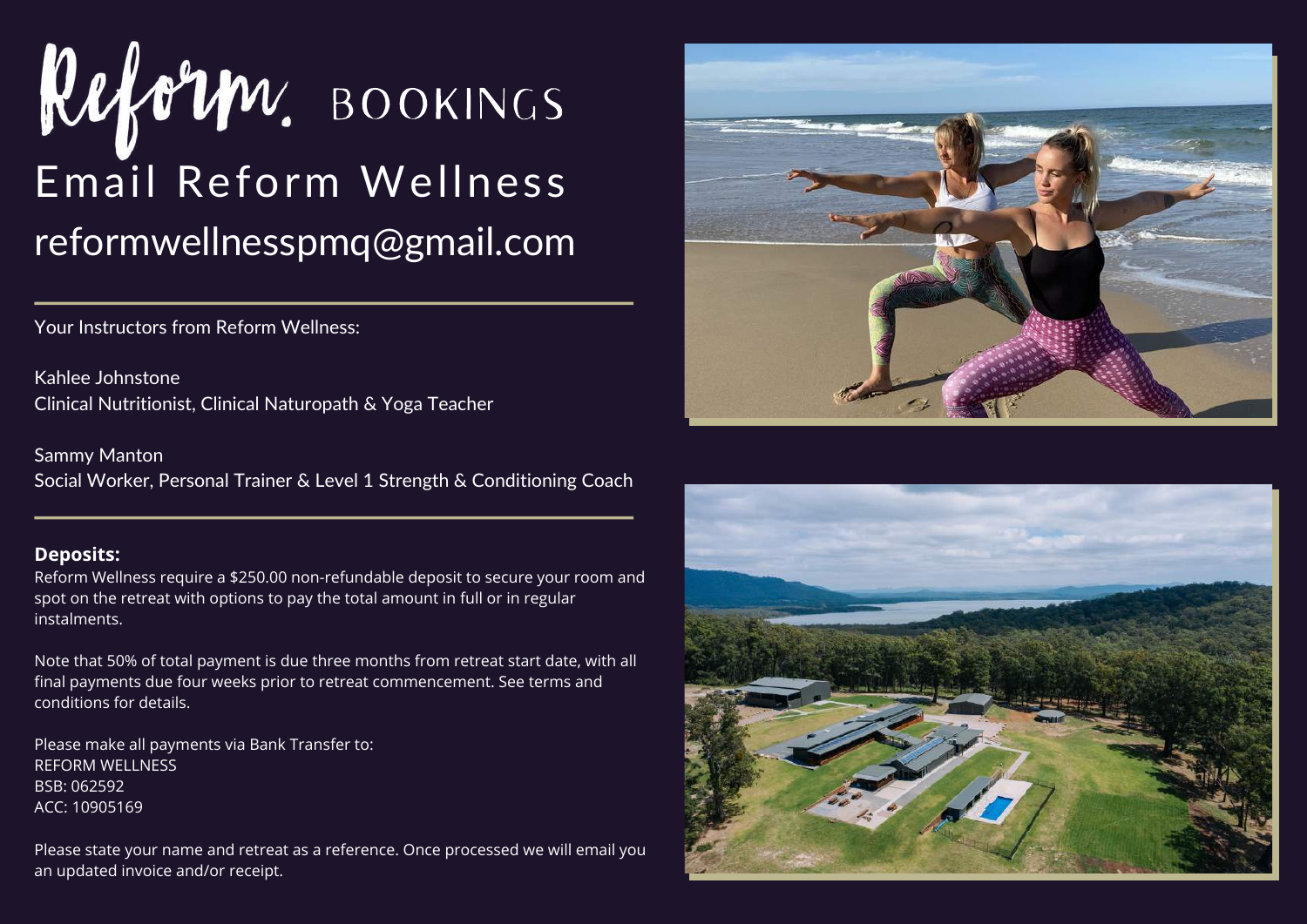

## THE ECO RETREAT

Situated 30 minutes from Port Macquarie near Camden Haven on the Mid North Coast. 5 hours from Sydney and 6 from Brisbane.

#### Facilities

- Fully equipped commercial kitchen
- Alfresco dining area and fire pit
- Lounge area with ocean views
- Swimming pool
- Recreation zone with:
	- mezzanine gym, half-court basketball, games room and audio-visual facilities

The 13 Guest Rooms capture ocean breezes and treescape views and the accommodation connects to the function venues with covered accessible pathways.

#### Property features:

- Direct access to Queens Lake
- Direct access to Jolly Nose Mountain Bike Park and State Forest
- Koala corridor of bushland and forest
- Gateway to award winning Mid North Coast attractions and tours
- Five minutes to Grants Beach and Camden Haven waterways
- Large communal dining area
- Cosy media room
- Covered outdoor BBQs and pizza oven
- Laundry